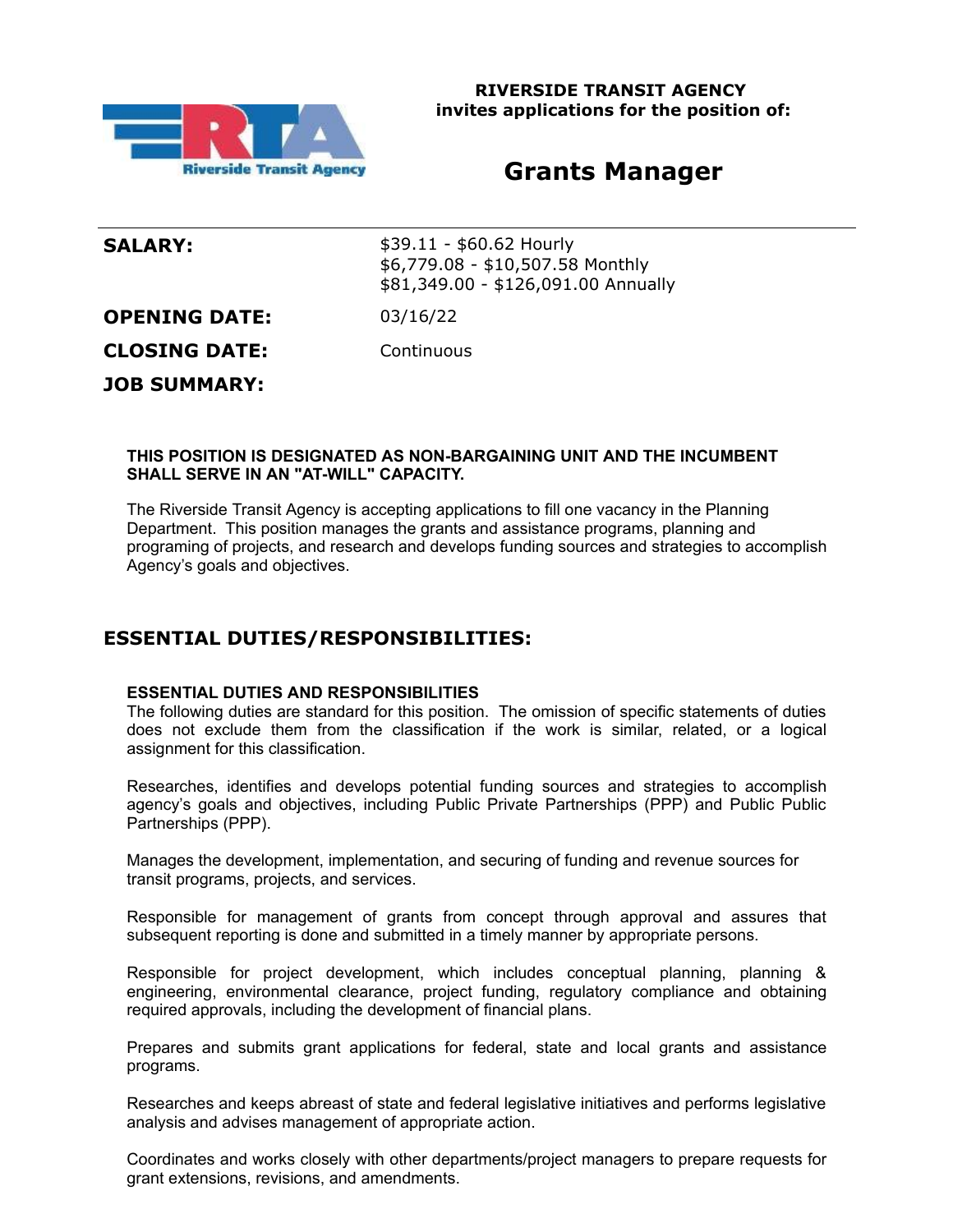Prepares applicable sections of the Short Range Transit Plan (SRTP) to meet the requirements of federal, state, and local grant and assistance programs.

Prepares and updates RTA's Capital Improvement Plan (CIP).

Acts as agency's liaison to federal, state, and local planning, programming and funding agencies.

Holds public hearings and conducts outreach efforts for grants and programs as required.

Assists project managers in developing and preparing project scopes, schedules, and budgets.

Prepares and updates the grants manual, standard operating procedures (SOP's) and grants log/progress reports.

Writes and develops staff reports, presentations, grant applications, letters, and scopes of work for various planning related projects and tasks.

Prepares cost estimates and reports; advocates for funding needs of the agency's transportation programs, and works with other departments to assess future trends, opportunities, and challenges.

Assists with budget preparation and the development of funding strategies.

Works with private and public agencies such as member cities, Riverside County Transportation Commission (RCTC), Western Riverside Council of Governments (WRCOG), Southern California Association of Governments (SCAG), California Department of Transportation (Caltrans), Federal Transit Administration (FTA), school districts, private businesses, developers, etc., to accomplish the objectives of this position.

Assists and coordinates planning and programming documents needed for the state Transportation Development Act (TDA) Audit and FTA Triennial Review.

Works with FTA, Caltrans, SCAG, RCTC, WRCOG, and other funding agencies and governments to plan, program and administer grants and assistance, including the programing of projects in Regional Transportation Plan (RTP) and Transit Improvement Plans (TIPs).

Follows through with local, state and federal agencies to ensure grants are executed and all aspects of compliance and fiduciary responsibilities are fulfilled.

Prepares information and data for publications such as annual reports and press releases.

Represents the agency on regional transportation planning and technical advisory committees and provides assistance and support for various planning projects and activities.

Presents information regarding various projects and activities at public meetings, technical advisory committees, T-NOW meetings, and to the Board of Directors as needed.

Prepares and assists with responses to inquiries and requests from other agencies, advisory groups and general public as needed.

#### **SUPERVISORY RESPONSIBILITIES**

Manages the Planning Department and assists in the coordination and supervision of staff as needed. Carries out supervisory responsibilities in accordance with the organization's policies and applicable laws. Responsibilities include interviewing, and training employees; planning, assigning, and directing work; appraising performance; rewarding and disciplining employees; addressing complaints and resolving problems.

# **QUALIFICATION GUIDELINES:**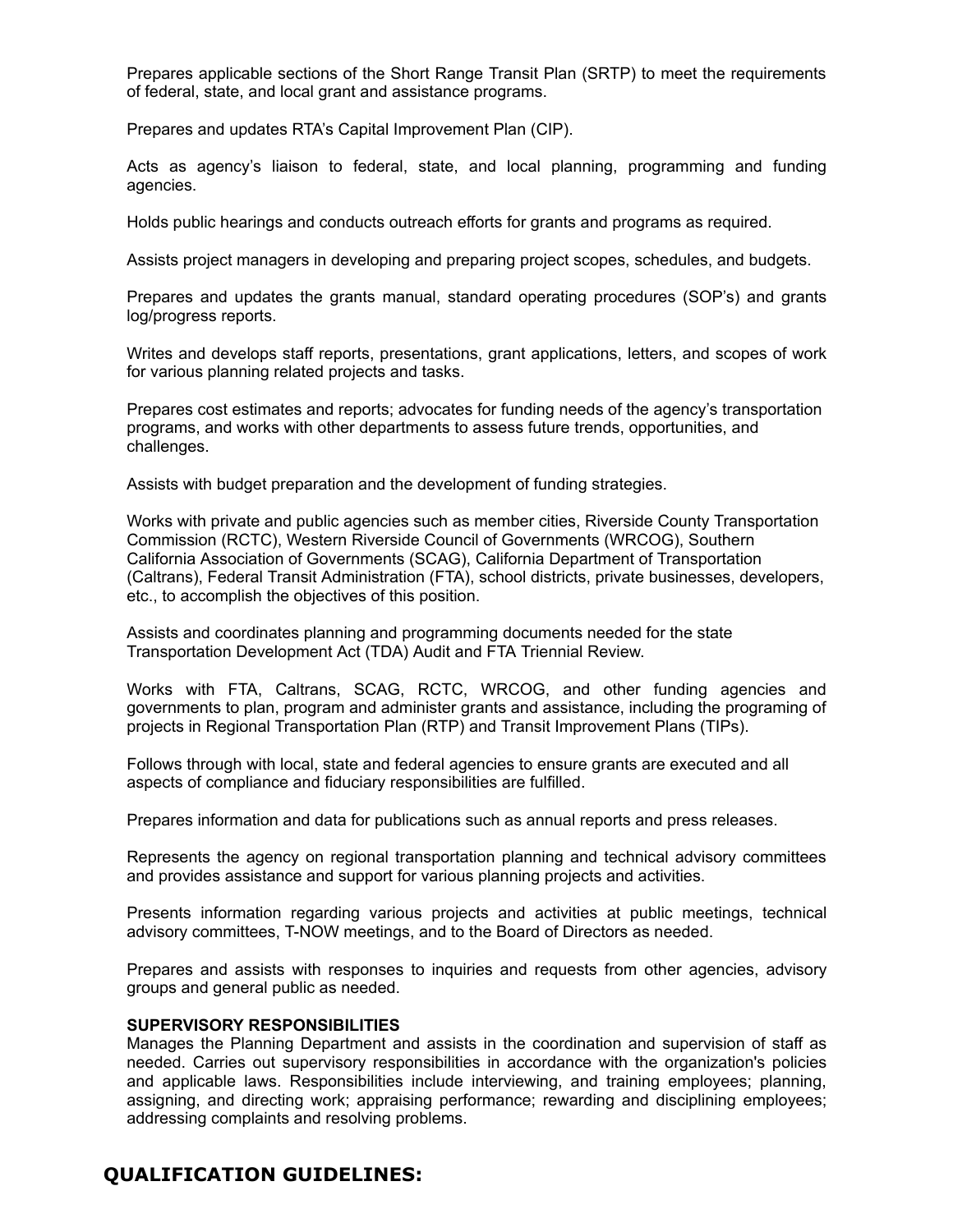**QUALIFICATIONS** To perform this job successfully, an individual must be detail oriented, adaptable to changes, possess strong analytical and communication skills, and enjoy working under deadlines in a fast pace environment. The requirements listed below are representative of the knowledge, skill, and/or ability required. Reasonable accommodations may be made to enable individuals with disabilities to perform the functions.

#### **EDUCATION and/or EXPERIENCE**

Bachelor's degree (B.A./B.S.) from an accredited four-year college or university in transportation planning, urban planning, business, finance, public administration or a related field, with a minimum of five years of experience in grants administration and programming, transit planning, or an equivalent combination of education and experience. Master's degree preferred.

#### **LANGUAGE SKILLS**

Ability to read, analyze, and interpret common scientific and technical journals, financial reports, and legal documents. Ability to respond to common inquiries or complaints from customers, regulatory agencies, or members of the business community. Ability to write speeches and articles for publication that conform to prescribed style and format. Ability to effectively present information to top management, public groups, and/or boards of directors.

#### **MATHEMATICAL SKILLS**

Ability to apply advanced mathematical concepts as it relates to transit scheduling, frequency distribution, determination of test reliability and validity, analysis of variance, correlation techniques, sampling theory, and factor analysis. Ability to compute rates, ratios, and percent and to draw and interpret trends from historical data and for forecasting.

#### **COMPUTER SKILLS**

Knowledge of basic office equipment and personal computers. Familiarity with software programs such as Microsoft Office, to include Word, Excel, Access, etc.

#### **REASONING ABILITY**

Ability to solve practical problems and deal with a variety of concrete variables in situations where only limited standardization exists. Ability to interpret a variety of instructions furnished in written, oral, diagram, or schedule form.

#### **OTHER SKILLS AND ABILITIES**

Knowledge of federal, state, and local funding practices and procedures, including working knowledge to FTA's TEAM-Web. Knowledge of the principles and practices of urban and regional planning and administration. Knowledge of public organizations and their administration. Knowledge of statistical and research methods. Knowledge of state and federal grant process. Strong interpersonal communication skills. Ability to write clear and concise reports. Ability to gather and analyze facts and arrive at sound planning conclusions and recommendations. Ability to establish and maintain effective working relationships with others. Ability to prepare data, charts and graphs for presentation purposes.

**PHYSICAL DEMANDS** The physical demands described here are representative of those that must be met by an employee to successfully perform the functions of this job. Reasonable accommodations may be made to enable individuals with disabilities to perform the functions.

While performing the duties of this job, the employee is regularly required to sit; use hands to finger, handle, or feel; reach with hands and arms; and talk or hear. The employee is occasionally required to stand; walk; and stoop, kneel, crouch, or crawl. The employee must occasionally lift and/or move up to 10 pounds. Specific vision abilities required by this job include close vision, depth perception, and ability to adjust focus.

**WORK ENVIRONMENT** The work environment characteristics described here are representative of those an employee encounters while performing the functions of this job. Reasonable accommodations may be made to enable individuals with disabilities to perform the functions.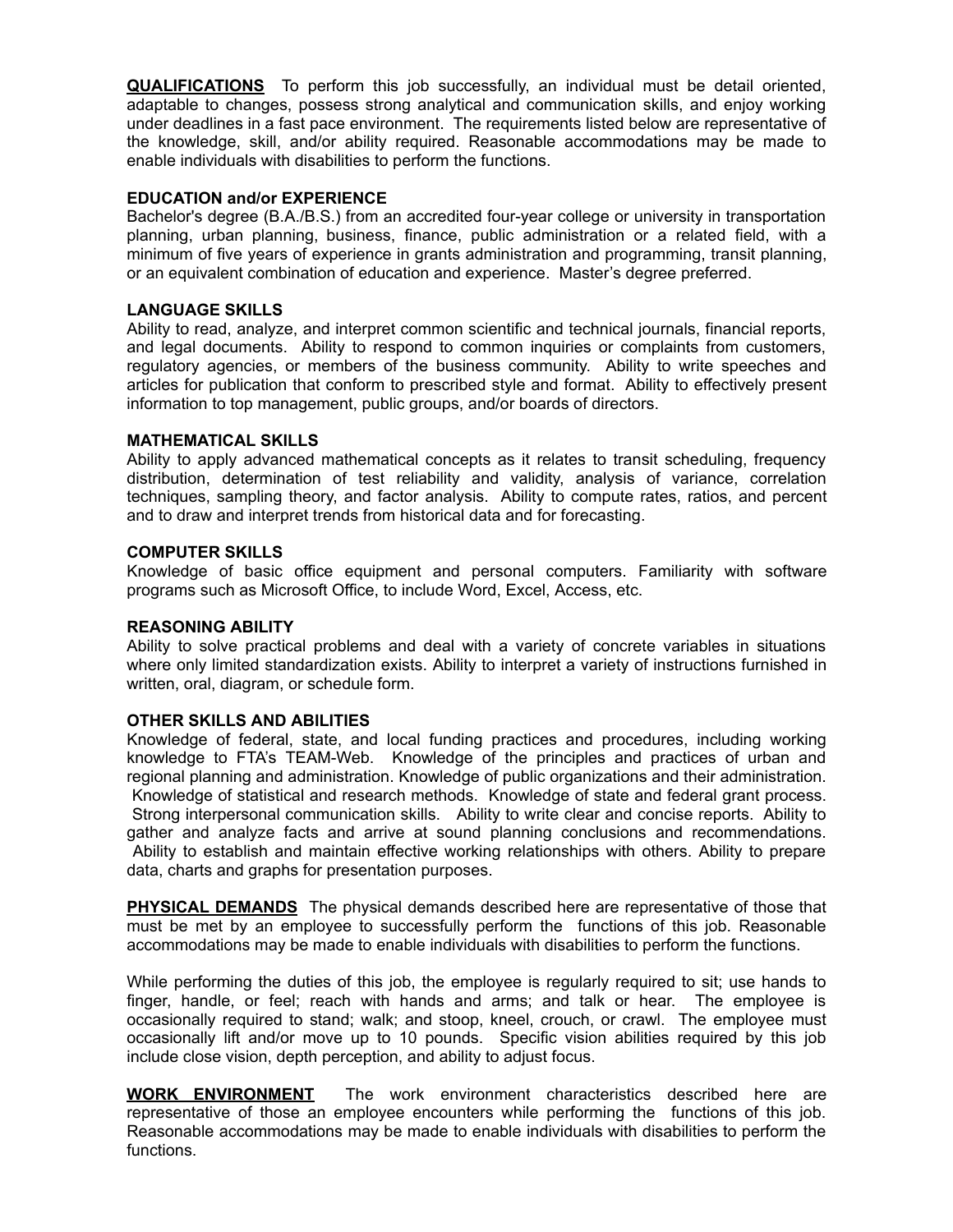The noise level in the work environment is usually moderate.

#### **Note to Internal Candidates:**

The following areas will be reviewed as part of the selection process:

- Will be required to pass job related skills test(s).Testing may include, but is not limited to:
	- Written test(s)
	- Oral test(s)
	- Practical test(s)
- Past year performance record will be reviewed:
	- No more than 1 verbal warning within a 12 month period
	- Must have zero additional disciplinary actions, i.e. no:
		- Written Warnings
		- Final Warnings
		- **Suspension**
	- Must have no more than 2 Incidents/miss-outs within the previous 12 month period.
	- Must have no more than 5 Counted Absences within the previous 12 month period.
	- No Preventable Accidents.
	- Performance Appraisal ratings must be at or above "Meets Standards.

## **SELECTION PROCEDURES:**

Applications will be evaluated and only qualified applicants will be invited to participate in the selection process which may include: a written exam (pass/fail), a performance exam (pass/fail), and an oral interview (100% weight). The examinations will be used to assess the applicant's knowledge, skills and abilities as they relate to the position. The selection procedures may change depending on the needs of the Agency; if such changes apply, qualified applicants will be notified prior to the administration of examinations.

The Riverside Transit Agency complies with State and Federal obligations to make reasonable accommodation for applicants and employees with disabilities. The Human Resources Department asks that it be advised of accommodation requests prior to the first test part. The provisions of this bulletin do not constitute an express or implied contract. In compliance with the Immigration Reform and Control Act of 1986, the Riverside Transit Agency requires that all new employees provide documentation to establish both work authorization and identity.

\*\*\*RTA IS AN EQUAL EMPLOYMENT OPPORTUNITY EMPLOYER\*\*\*

APPLICATIONS MAY BE FILED ONLINE AT: [http://www.riversidetransit.com](http://www.riversidetransit.com/)

Position #22-1046-01 GRANTS MANAGER JB

1825 Third Street Riverside, CA 92507 951-565-5000

[rta\\_hr@riversidetransit.com](mailto:rta_hr@riversidetransit.com)

### **Grants Manager Supplemental Questionnaire**

\* 1. This position requires a Bachelor's degree (B.A./B.S.) from an accredited four-year college or university in transportation planning, urban planning, business, finance, public administration or a related field. Please tell us about your relevant education and any specialized training you have that qualify you for the position.